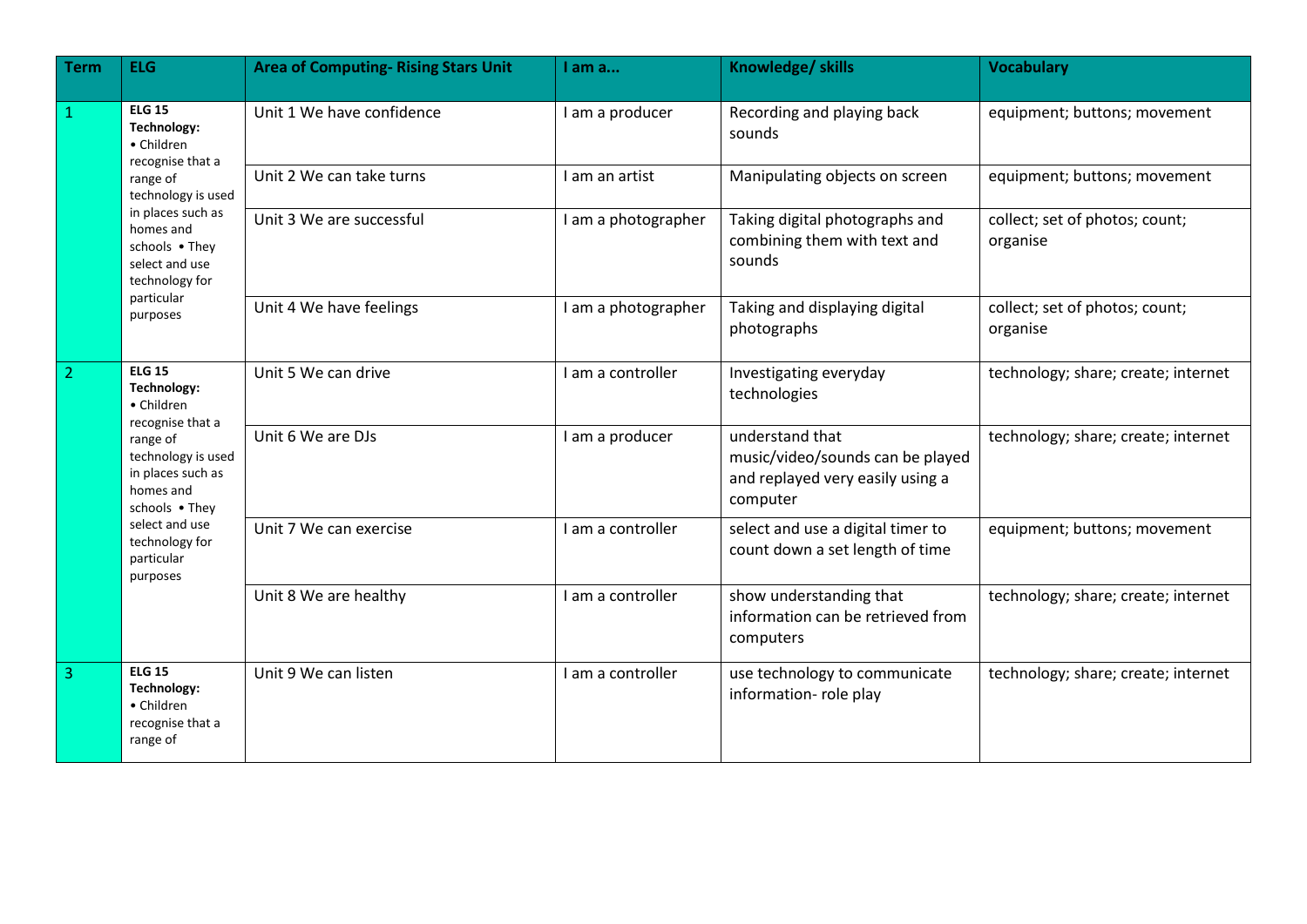|                | technology is used<br>in places such as<br>homes and<br>schools . They<br>select and use<br>technology for<br>particular<br>purposes                                                                               | Unit 10 We can understand instructions | I am a controller   | know how to use buttons and<br>switches to control objects<br>(programmable toys, media<br>players | equipment; buttons; movement               |
|----------------|--------------------------------------------------------------------------------------------------------------------------------------------------------------------------------------------------------------------|----------------------------------------|---------------------|----------------------------------------------------------------------------------------------------|--------------------------------------------|
|                |                                                                                                                                                                                                                    | Unit 11 We can understand messages     | I am a producer     | Controlling and using sound                                                                        | technology; share; create; internet        |
|                |                                                                                                                                                                                                                    | Unit 12 We are talkers                 | I am a producer     | Using video cameras to record<br>video clips                                                       | technology; share; create; internet        |
| $\overline{4}$ | <b>ELG 15</b><br>Technology:<br>• Children<br>recognise that a<br>range of<br>technology is used<br>in places such as<br>homes and<br>schools • They<br>select and use<br>technology for<br>particular<br>purposes | Unit 13 We are digital readers         | I am an author      | Choosing and opening applications<br>and engaging with digital texts                               | screen; mouse; images; keyboards;<br>paint |
|                |                                                                                                                                                                                                                    | Unit 14 We can email                   | I am an author      | understand that we use email as a<br>means of communication                                        | choices; internet; website                 |
|                |                                                                                                                                                                                                                    | Unit 15 We can blog                    | I am an author      | Communicating with digital text                                                                    | screen; mouse; images; keyboards;<br>paint |
|                |                                                                                                                                                                                                                    | Unit 16 We can count                   | I am a controller   | Program the programmable toy to<br>move forwards and backwards                                     | equipment; buttons; movement               |
| $\overline{5}$ | <b>ELG 15</b><br>Technology:<br>• Children<br>recognise that a<br>range of<br>technology is used<br>in places such as<br>homes and<br>schools . They<br>select and use<br>technology for<br>particular<br>purposes | Unit 17 We are designers               | I am a controller   | Controlling a remote controlled<br>toy                                                             | equipment; buttons; movement               |
|                |                                                                                                                                                                                                                    | Unit 18 We are shape-makers            | I am a producer     |                                                                                                    | collect; set of photos; count;<br>organise |
|                |                                                                                                                                                                                                                    | Unit 19 We are community members       | I am a producer     | Taking and displaying digital<br>photographs, recording sound                                      | collect; set of photos; count;<br>organise |
|                |                                                                                                                                                                                                                    | Unit 20 We can observe                 | I am a photographer | Taking photographs using a digital<br>microscope                                                   | collect; set of photos; count;<br>organise |
| 6              | <b>ELG 15</b><br>Technology:                                                                                                                                                                                       | Unit 21 We are games players           | I am a controller   | Opening and closing files                                                                          | equipment; buttons; movement               |